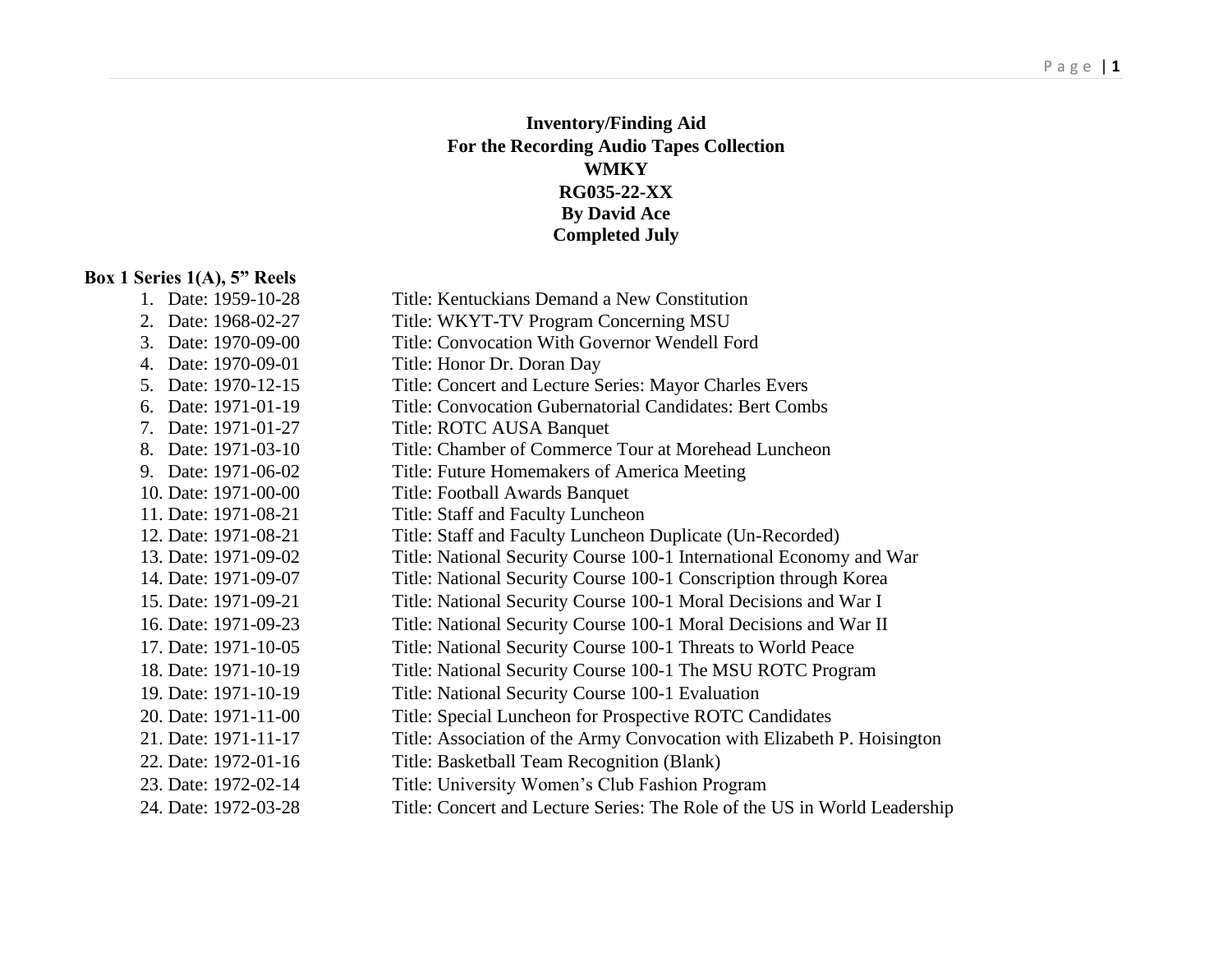| 25. Date: 1972-04-03 | Title: Kentucky Academy of Science                                 |
|----------------------|--------------------------------------------------------------------|
|                      |                                                                    |
| 26. Date: 1972-05-00 | Title: Business Conference (Un-Recorded)                           |
| 27. Date: 1972-05-13 | Title: MSU ROTC 7 <sup>th</sup> Commissioning Ceremony             |
| 28. Date: 1972-05-24 | Title: Chi Omega Speech (Un-Recorded)                              |
| 29. Date: 1972-06-00 | Title: Yearbook Conference Banquet                                 |
| 30. Date: 1972-06-11 | Title: Girls State at MSU                                          |
| 31. Date: 1972-06-11 | Title: Girls State at MSU Duplicate (Un-Recorded)                  |
| 32. Date: 1972-08-22 | Title: A Message to Student Teachers                               |
| 33. Date: 1972-09-29 | Title: Future Homemakers of America District Meeting (Un-Recorded) |
| 34. Date: 1972-10-19 | Title: National Security Course 100-1 Discussion                   |
| 35. Date: 1972-11-00 | Title: Legislator's Day (Un-Recorded)                              |
| 36. Date: 1972-11-09 | Title: Rural Development Conference I                              |
| 37. Date: 1973-01-08 | Title: Freshman and Transfer Students Orientation (Un-Recorded)    |
| 38. Date: 1973-01-09 | Title: Beginning Student Teachers Address (Un-Recorded)            |
| 39. Date: 1973-01-24 | Title: Doran Addresses Tech Students (Un-Recorded)                 |
| 40. Date: 1973-02-02 | Title: Concert and Lecture Series: Dr. Spock                       |
| 41. Date: 1973-04-00 | Title: Mrs. Doran Interviews Preston the Magician (Un-Recorded)    |
| 42. Date: 1973-04-06 | Title: Future Farmers of America Day                               |
| 43. Date: 1973-04-17 | Title: Women's Club Installation of Officers (Un-Recorded)         |
|                      |                                                                    |

## **Box 2 Series 1(A), 5" Reels**

| 1. Date: 1973-04-18  | Title: High School Business Day                           |
|----------------------|-----------------------------------------------------------|
| 2. Date: 1973-04-26  | Title: ROTC Awards                                        |
| 3. Date: 1973-05-11  | Title: ROTC Commissioning                                 |
| 4. Date: 1973-05-11  | Title: Alumni Center Ground Breaking                      |
| 5. Date: 1973-05-11  | Title: E-Town Women's Club                                |
| 6. Date: 1973-06-11  | Title: Girls State 1973 (Un-Recorded)                     |
| 7. Date: 1973-06-19  | <b>Title: Year Book Banquet</b>                           |
| 8. Date: 1973-06-21  | <b>Title: MSU Linguistics Conference</b>                  |
| 9. Date: 1973-06-21  | Title: MSU Linguistics Conference Duplicate (Un-Recorded) |
| 10. Date: 1973-06-26 | Title: Opening Bell Ringer Conference (Un-Recorded)       |
|                      |                                                           |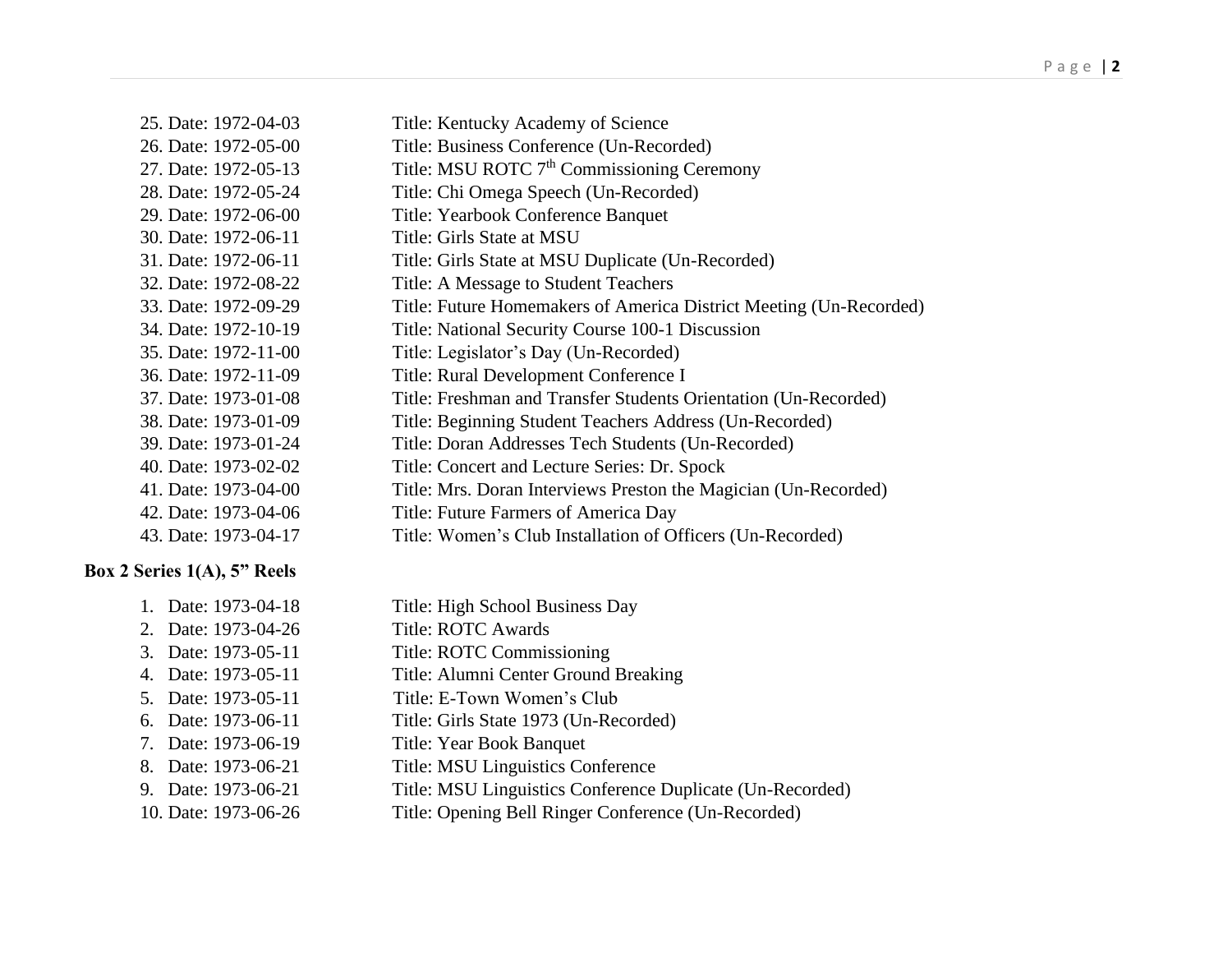| 11. Date: 1973-07-00 | <b>Title: Veteran Students Conference</b>                                          |
|----------------------|------------------------------------------------------------------------------------|
| 12. Date: 1973-07-13 | Title: 1 <sup>st</sup> Lady Coffee Panel & Panel Q&A by Parents                    |
| 13. Date: 1973-08-02 | Title: Address to Student Teachers (Un-Recorded)                                   |
| 14. Date: 1973-08-02 | Title: Summer Commissioning (Un-Recorded, marked to record later)                  |
| 15. Date: 1973-08-19 | Title: Parents Welcome (Un-Recorded)                                               |
| 16. Date: 1973-08-20 | Title: Freshman Orientation (Un-Recorded)                                          |
| 17. Date: 1973-08-20 | <b>Title: Student Orientation</b>                                                  |
| 18. Date: 1973-08-30 | Title: National Security Course 100-1: Meeting Manpower Requirements thru the Ages |
| 19. Date: 1973-08-31 | Title: Happy Birthday to Dr. Doran from the Football Team                          |
| 20. Date: 1973-08-31 | Title: Dr. Doran's Birthday Party                                                  |
| 21. Date: 1973-09-04 | Title: Lexington Women's Club                                                      |
| 22. Date: 1973-09-04 | Title: Lexington Women's Club Duplicate (Un-Recorded)                              |
| 23. Date: 1973-09-06 | Title: National Security Course 100-1 (Un-Recorded, Poor Audio Quality)            |
| 24. Date: 1973-09-18 | Title: National Security Course 100-1                                              |
| 25. Date: 1973-09-22 | Title: Eagle Luncheon                                                              |
| 26. Date: 1973-09-22 | Title: Dedication of Allen Field                                                   |
| 27. Date: 1973-09-27 | Title: National Security Course 100-1 (Un-Recorded, Poor Audio Quality, Wet)       |
| 28. Date: 1973-10-16 | <b>Title: Lexington Lioness Club</b>                                               |
| 29. Date: 1973-10-16 | Title: National Security Course 100-1 Women in the Service                         |
| 30. Date: 1973-10-17 | Title: Science! Of the 1970s                                                       |
| 31. Date: 1973-10-22 | Title: National Security Course 100-1 Major General John Elder                     |
| 32. Date: 1973-10-25 | Title: MSU Concert and Lecture Series J P Donleavy                                 |
| 33. Date: 1973-10-25 | Title: Association of Ky School Boards                                             |
| 34. Date: 1973-10-27 | Title: PEP Program Conference                                                      |
| 35. Date: 1973-11-02 | Title: Ky Thespian Conference Award to Mrs. Doran                                  |
| 36. Date: 1974-01-12 | <b>Title: Nursing Capping Ceremony</b>                                             |
| 37. Date: 1974-01-21 | <b>Title: History Class Button</b>                                                 |
| 38. Date: 1974-01-30 | <b>Title: Humanities Day</b>                                                       |
| 39. Date: 1974-02-29 | Title: Un-Recorded                                                                 |
| 40. Date: 1974-04-04 | <b>Title: Communications Conference</b>                                            |
| 41. Date: 1974-04-05 | Title: Phi Delta Banquet                                                           |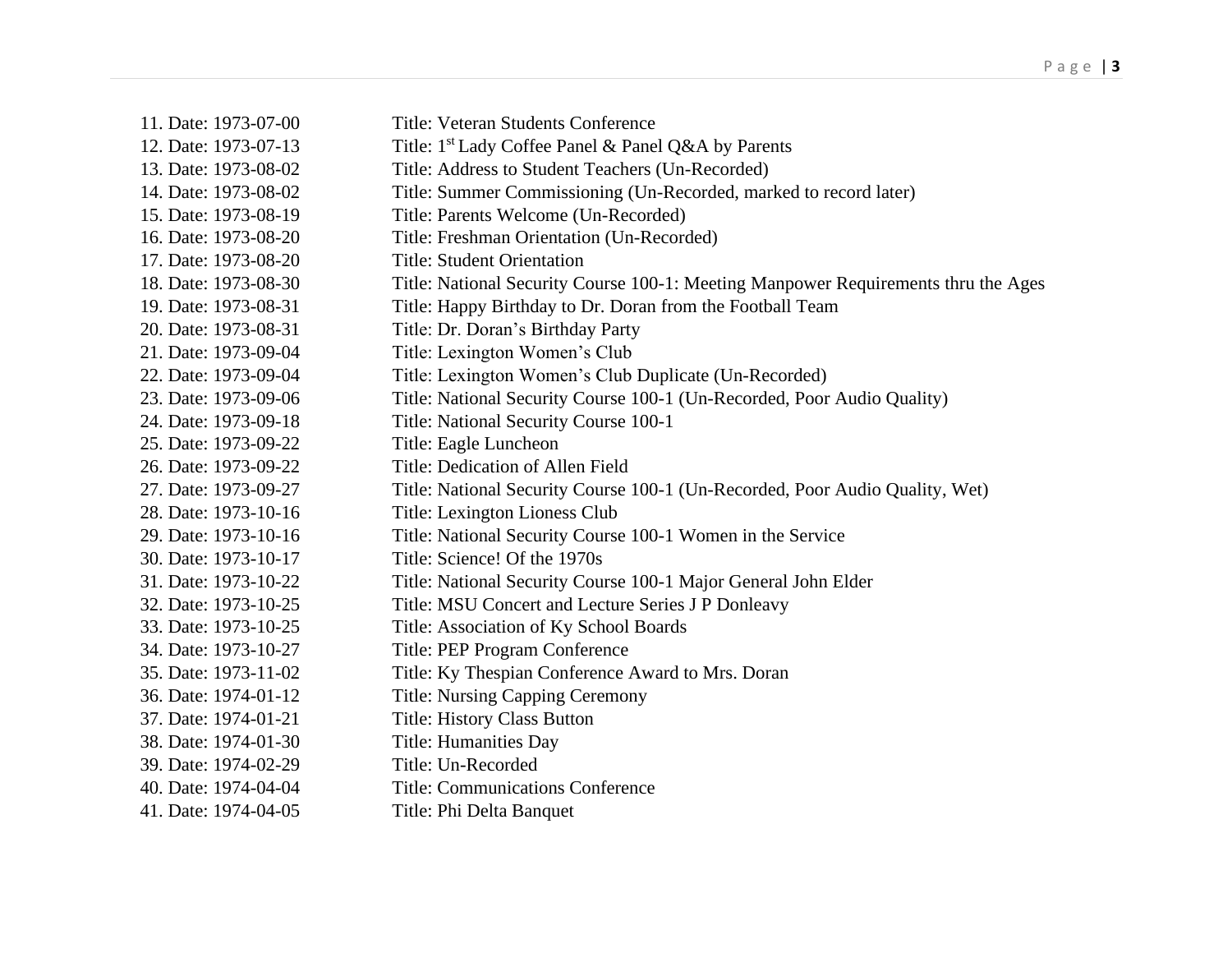| 42. Date: 1974-04-25 | Title: Concert & Lecture Series: Dr. John P. Newport |
|----------------------|------------------------------------------------------|
|                      |                                                      |
| 43. Date: 1974-05-00 | Title: ROTC Commissioning Ceremony (Un-Recorded)     |
| 44. Date: 1974-05-24 | Title: Master Tape for MSU Band Introduction         |
| 45. Date: 1974-05-24 | Title: MSU Symphony Band at Transylvania University  |
|                      |                                                      |

## **Box 3 Series 1(A), 5" Reels**

| 1. Date: 1974-06-10  | Title: Summer Term Freshman Orientation                                  |
|----------------------|--------------------------------------------------------------------------|
| 2. Date: 1974-07-19  | Title: Pre-Registration Welcome                                          |
| 3. Date: 1974-07-21  | <b>Title: Band Recordings</b>                                            |
| 4. Date: 1974-07-31  | Title: Education Bureau of Instructional Services Conference             |
| 5. Date: 1974-08-20  | <b>Title: Orientation of Student Teachers</b>                            |
| 6. Date: 1974-08-25  | <b>Title: Nursing Capping Ceremony</b>                                   |
| 7. Date: 1974-08-28  | Title: President Doran Speech to New ROTC Instructors                    |
| 8. Date: 1974-08-29  | Title: National Security Course 100-1- Major W. Y. Smith                 |
| 9. Date: 1974-08-29  | Title: National Security Course 100-1- Major W. Y. Smith Duplicate       |
| 10. Date: 1974-09-03 | Title: National Security Course 100-1- Robert E. Morrison                |
| 11. Date: 1974-09-05 | Title: National Security Course 100-1- Dr. Jack Bizzel                   |
| 12. Date: 1974-09-10 | Title: B.F. Reed Building ROTC Mr. Collins                               |
| 13. Date: 1974-09-17 | Title: National Security Course 100-1- Dr. Mangrum                       |
| 14. Date: 1974-09-19 | Title: National Security Course 100-1- B. F. Reed and Dr. Davis          |
| 15. Date: 1974-10-03 | Title: National Security Course 100-1- Harry H. Almond                   |
| 16. Date: 1974-10-08 | Title: National Security Course 100-1- Dr. Hicks                         |
| 17. Date: 1974-10-10 | Title: National Security Course 100-1- Dr. Palmer                        |
| 18. Date: 1974-10-15 | Title: National Security Course 100-1- Dr. Cox, Geography                |
| 19. Date: 1974-10-16 | Title: Concert & Lecture Series: Dr. Gerard Piel, Science and Leadership |
| 20. Date: 1974-10-24 | Title: Homecoming Convocation: Dr. Polk-Dr. Doran                        |
| 21. Date: 1974-11-19 | Title: Concert & Lecture Series: Louis Rukeyser                          |
| 22. Date: 1974-11-19 | Title: Concert & Lecture Series: Louis Rukeyser                          |
| 23. Date: 1974-12-09 | Title: General Davidson ROTC                                             |
| 24. Date: 1975-01-29 | Title: World Technology Day                                              |
| 25. Date: 1975-02-12 | Title: 9 <sup>th</sup> Annual Linguistics Conference: Richard M. Dorson  |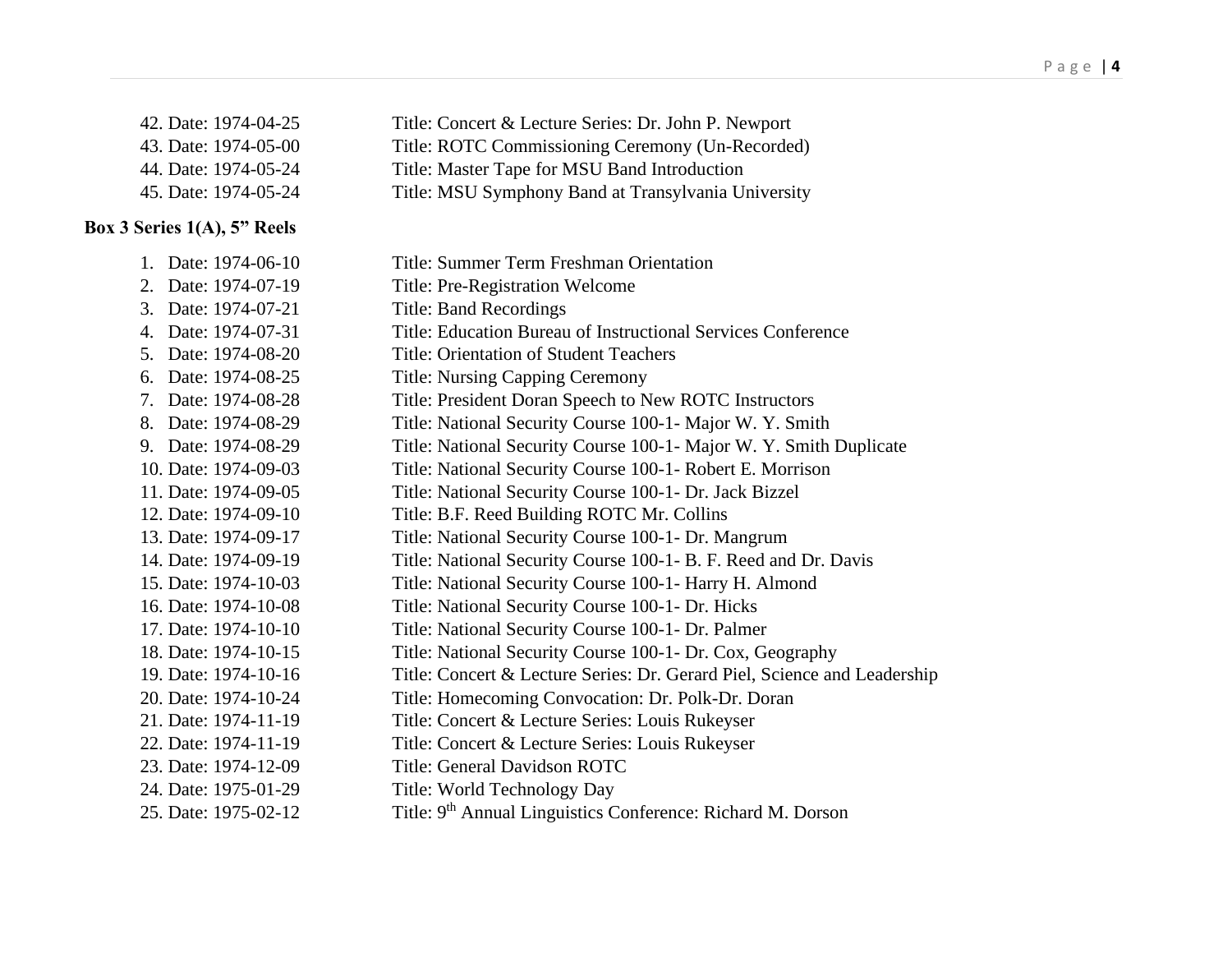| 26. Date: 1975-03-24 | Title: Cave Run Development Association                                              |
|----------------------|--------------------------------------------------------------------------------------|
| 27. Date: 1975-04-04 | Title: 3 <sup>rd</sup> Annual Regional Special Olympics                              |
| 28. Date: 1975-06-09 | Title: Dr. Doran Welcomes KY Girls State                                             |
| 29. Date: 1975-06-00 | Title: PDI Productions $(1+2)$ Side 2                                                |
| 30. Date: 1975-06-00 | Title: PDI Productions $(3+4)$                                                       |
| a. Date: 1975-06-00  | Title: PDI Productions $(5+6)$ Side 2                                                |
| 31. Date: 1975-06-00 | Title: PDI Productions $(9+10)$                                                      |
| a. Date: 1975-06-00  | Title: PDI Productions $(7+8)$ Side 2                                                |
| 32. Date: 1975-07-14 | Title: Ladies Coffee and Pre-Registration                                            |
| 33. Date: 1975-07-28 | Title: Bridge Student Banquet                                                        |
| 34. Date: 1975-08-27 | Title: ROTC Awards and "Swearing in" Ceremony                                        |
| 35. Date: 1975-08-28 | Title: Dr. Doran Addresses PM & S's                                                  |
| 36. Date: 1975-08-28 | Title: National Security Course 100-1- Captain Linda Norman on Women in the Military |
| 37. Date: 1975-09-13 | Title: National Security Course 100-1- Lieutenant General James                      |
| 38. Date: 1975-09-25 | Title: National Security Course 100-1- Colonel Purcell                               |
| 39. Date: 1975-09-25 | Title: National Security Course 100-1- Paul Randolph                                 |
| 40. Date: 1975-10-29 | Title: Roy Terry Resignation                                                         |
| 41. Date: 1975-11-04 | Title: Preston The Magician                                                          |
| 42. Date: 1976-01-26 | Title: "Jack" Award Presented to President Doran at MSU-WKU basketball game          |
| 43. Date: 1976-03-24 | Title: Adron Doran Oral History Project-Prof. Charles Roland                         |
| 44. Date: 1976-03-25 | Title: Adron Doran Oral History Project- Dr. Ray Hornback                            |
| 45. Date: 1976-03-25 | Title: Adron Doran Oral History Project-Prof. Holman Hamilton                        |
| 46. Date: 1976-03-26 | Title: Adron Doran Oral History Project- Gov Louie B. Nunn                           |

## **Box 4 Series 1(A) 5" Reels**

| 1. Date: 1976-03-26 | Title: Adron Doran Oral History Project- Col. Arthur Kelly          |
|---------------------|---------------------------------------------------------------------|
| 2. Date: 1976-03-31 | Title: Adron Doran Oral History Project-Harry Lee Waterfield Part 1 |
| 3. Date: 1976-03-31 | Title: Adron Doran Oral History Project-Harry Lee Waterfield Part 2 |
| 4. Date: 1976-03-31 | Title: Adron Doran Oral History Project- Gov. Lawrence Wetherby     |
| 5. Date: 1976-04-01 | Title: Adron Doran Oral History Project- Dr. Otis Singletary        |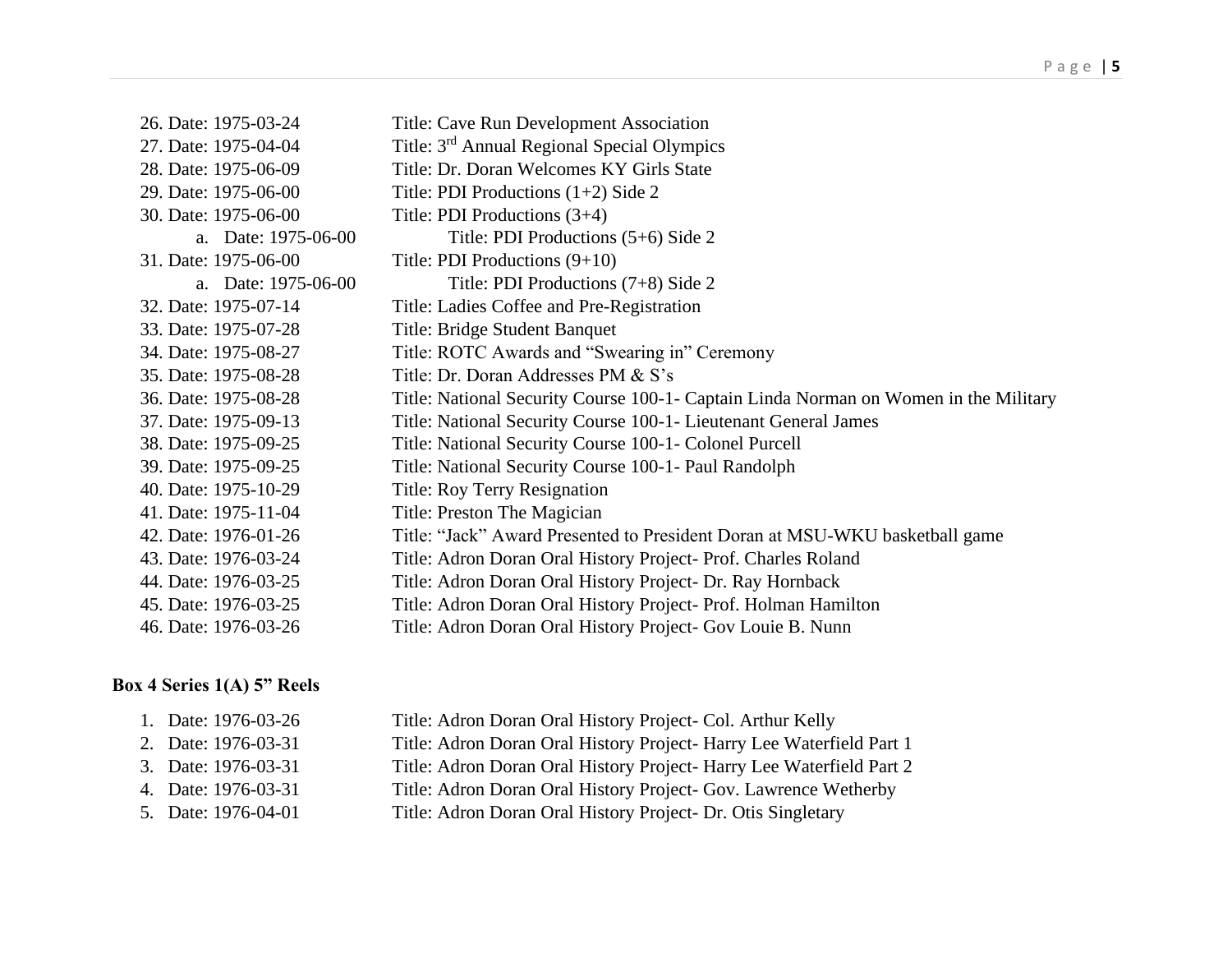| 6. Date: 1976-04-01    | Title: Adron Doran Oral History Project- Donald Cetrulo            |
|------------------------|--------------------------------------------------------------------|
| 7. Date: 1976-04-27    | Title: 4 <sup>th</sup> Annual Regional Special Olympics            |
| Date: 1976-05-12<br>8. | Title: Adron Doran Oral History Project- Gov Julian Carroll        |
| 9. Date: 1976-06-08    | <b>Title: Methodist Conference</b>                                 |
| 10. Date: 1976-07-14   | Title: Pre-Registration                                            |
| 11. Date: 1976-09-07   | Title: National Security Course 100-1- Dr. Randolph: "Communism"   |
| 12. Date: 1976-09-30   | Title: Adron Doran Oral History Project- Mr. Terry McBrayer        |
| 13. Date: 1976-10-21   | Title: Adron Doran Oral History Project- Gov A.B. "Happy" Chandler |
| 14. Date: 1976-11-12   | Title: Adron Doran Oral History Project- Dr. Harry Sparks          |
| 15. Date: 1977-02-11   | Title: Adron Doran Oral History Project- Dr. William H. Cartmell   |
| 16. Date: 1977-02-11   | Title: Adron Doran Oral History Project- Mr. Earle Jones           |
| 17. Date: 1977-03-04   | Title: Adron Doran Oral History Project- Mr. Lloyd Cassity         |
| 18. Date: 1977-04-05   | Title: Adron Doran Oral History Project- Mrs. Octavia Graves       |
| 19. Date: 1977-04-08   | Title: Adron Doran Oral History Project- Mr. Richard VanHoose      |
| 20. Date: 1977-04-12   | Title: Adron Doran Oral History Project- Dr. Tilman Juett          |
| 21. Date: 1977-10-04   | <b>Title: Blank Reel</b>                                           |
| 22. Date: 1987-08-28   | Title: Representative Carl C. Perkins                              |
| 23. Date: 1989-06-12   | Title: Keep Reel                                                   |
| 24. Date: 1989-07-11   | Title: Keep Reel                                                   |
| 25. Date: 1989-09-20   | Title: Rep Perkins                                                 |
| 26. Date: 1995-05-12   | <b>Title: NPR Fire-dancers Program</b>                             |

# **Box 1 Series 2(B), 7" Reels**

- 
- 
- 
- 4. Date: 1966-00-00
- 1. Date: 1954-10-22 Title: Dr.Adron Doran Inauguration
- 2. Date: 1964-10-13 Title: Dr.Ernest O Melby
- 3. Date: 1965-05-00<br>
4. Date: 1966-00-00<br>
Title: Dr. Weller<br>
Title: Dr. Weller
	-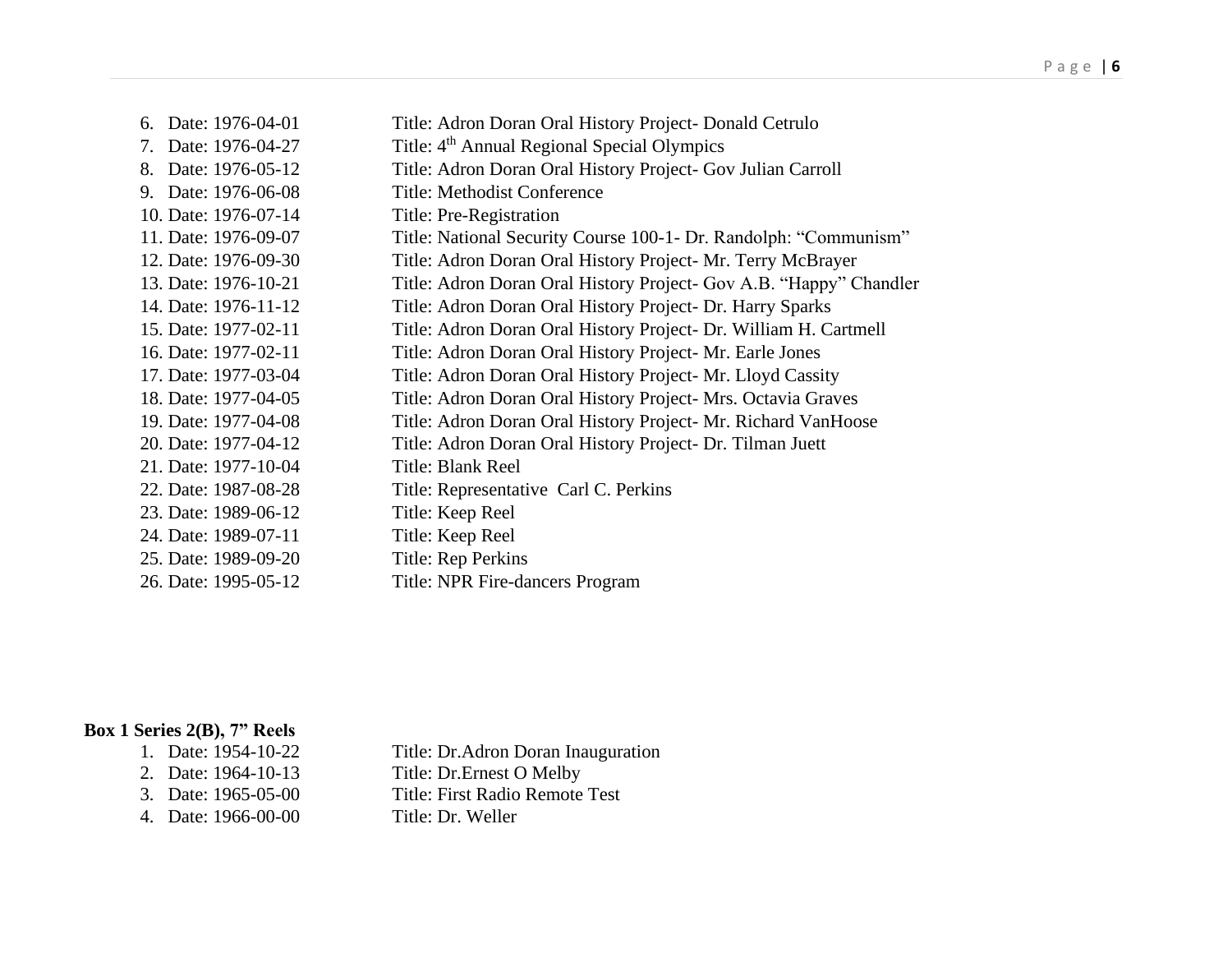5. Date: 1968-03-12 Title: Faculty Meeting, Academic Freshman Charges 6. Date: 1969-04-19 Title: MSU Pageant 1969 7. Date: 1968-05-27 Title: Senator Hatfield Commencement Speech 8. Date: 1969-00-00 Title: "Dare To Be"- John W McFarland 9. Date: 1969-10-13 Title: MSU Homecoming 1969 10. Date: 1969-11-08 Title: Dedication of Nunn Hall 11. Date: 1970-02-24 Title: Miss MSU 1970 12. Date: 1970-1974 Title: Parents & Student Orientations 13. Date: (1970)1971-07-16 Title: Side 1 Summer Orientation & Registration a. Date: 1971-08-24 Title: Side 2 Freshman Orientation National Sec 100 b. Date: 1973-01-08 Title: Side 2 Freshman Transfer Students Orientation 14. Date: (1970) 1971-07-17 Title: Side 1 Summer Freshman Students Orientation Registration a. Date: 1971-08-22 Title: Side 1 Sum Orientation Conference b. Date: 1972-06 Title: Side 2 Summer School Students Orientation c. Date:  $1972-08-21$  Title: Side 2 Freshman Orientation 1<sup>st</sup> Semester d. Date: 1972-06-00 Title: Side 2 Summer Parents Orientation 15. Date: 1971-00-00 Title: Dr. Grote Inauguration, 4 parts 16. Date: 1971-07-02 Title: Beauty School 17. Date: 1971-08-05 Title: MSU 44<sup>th</sup> Commencement 18. Date: 1971-08-24 Title: Freshman Orientation 19. Date: 1971-12-17 Title: ROTC 6<sup>th</sup> Commissioning Ceremony 20. Date: 1972-00-00 Title: BLANK 21. Date: 1972-00-00 Title: Summer Commencement 22. Date: 1972-08-00 Title: Faculty and Staff Luncheon 23. Date: 1972-09-20 Title: Mason County Homemakers 1<sup>st</sup> Session 24. Date: 1972-09-27 Title: Mason County Homemakers 2<sup>nd</sup> Session 25. Date: 1972-00-00 Title: Various Music 26. Date: 1972-09-28 Title: Rural Development- ADUC CO Dr. Bizzel 28. Date: 1972-10-05 Title: Rural Development II 29. Date: 1972-10-20-21 Title: MSU Golden Anniversary 30. Date: 1972-10-27 Title: MSU Golden Anniversary Speech & Drama Clinic 31. Date: 1972-11-17 Title: Morehead Honors Dr. Doran 32. Date: 1972-11-20 Title: Golden Anniversary Sports Awards Banquet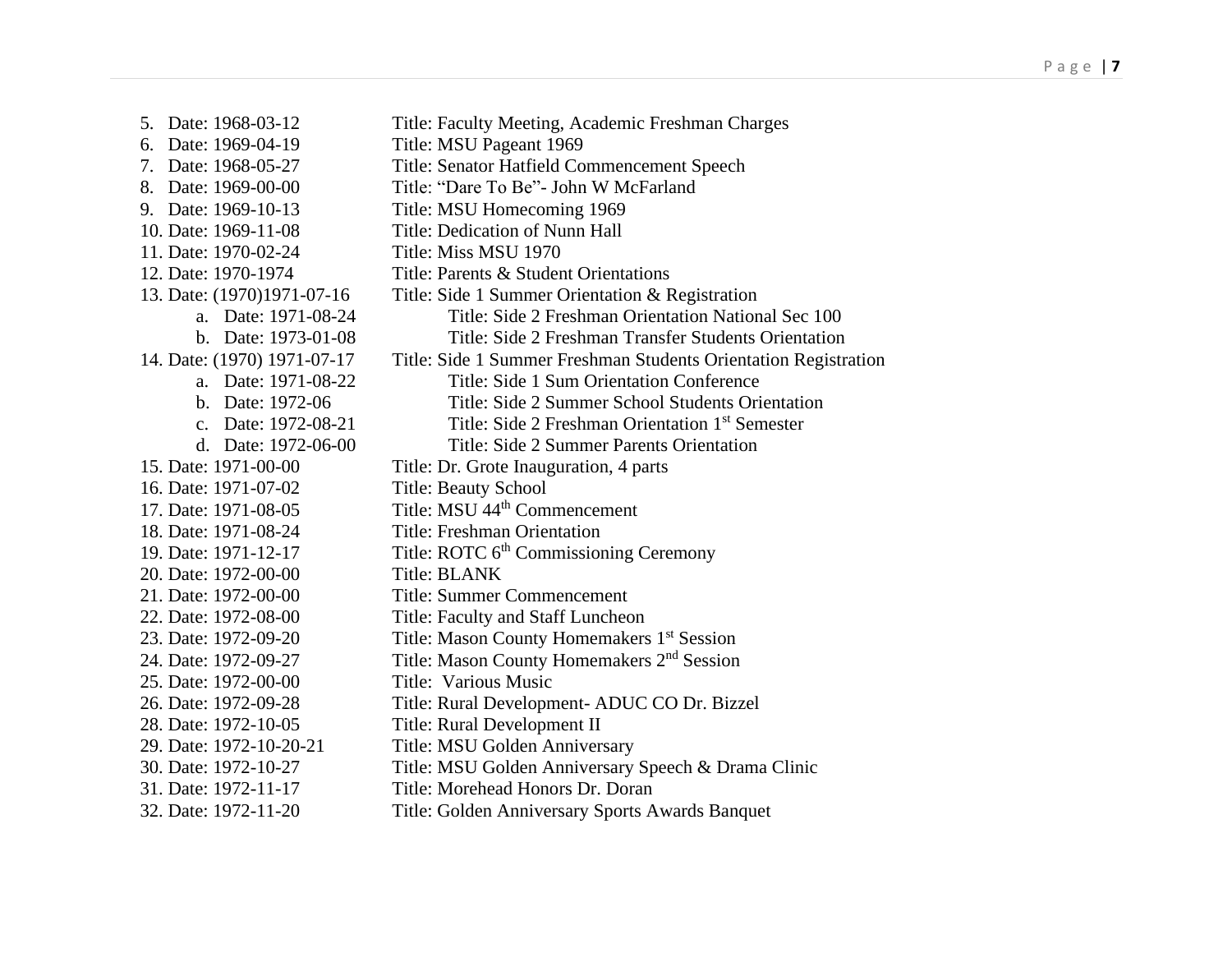| 33. Date: 1972-12-06 | Title: Christmas Music                              |
|----------------------|-----------------------------------------------------|
| 34. Date: 1973-03-24 | Title: Mrs. Doran Speaking for a Girl Scout Banquet |

## **Box 2 Series 2 (B), 7" Reels**

| Date: 1973-03-28     | Title: Humanities Day                                                      |
|----------------------|----------------------------------------------------------------------------|
| 2. Date: 1973-04-03  | Title: High School Leader Day                                              |
| 3. Date: 1973-07-16  | Title: WMKY Intro + Outros                                                 |
| 4. Date: 1973-08-02  | Title: Commencement Summer 1973                                            |
| 5. Date: 1973-08-18  | Title: Staff & Faculty Luncheon Dr. Doran Presiding                        |
| 6. Date: 1973-09-23  | Title: MSU Convocation, MSU in Retrospect and Prospect P1                  |
| 7. Date: 1973-09-23  | Title: MSU Convocation, MSU in Retrospect and Prospect P2                  |
| 8. Date: 1973-10-18  | Title: EKEA 50 <sup>th</sup> Annual Meeting, Welcome Dr. Doran             |
| a. Date:1973-10-19   | Title: EKEA 50 <sup>th</sup> Annual Meeting                                |
| b. Date: 1973-10-19  | Title: EKEA 50 <sup>th</sup> Annual Meeting                                |
| c. Date:1973-10-19   | Title: EKEA 50 <sup>th</sup> Annual Meeting                                |
| 9. Date: 1974-00-00  | Title: Hillbilly Heaven #2 Hawkshaw Hawkins                                |
| 10. Date: 1974-00-00 | Title: Hillbilly Heaven #3 Moon Mulligan                                   |
| 11. Date: 1974-00-00 | Title: Hillbilly Heaven #4 Johnny Horton                                   |
| 12. Date: 1974-02-15 | Title: "Missing Six" Episode                                               |
| 13. Date: 1974-02-15 | Title: The Missing Six Controversy Cont.                                   |
| 14. Date: 1974-00-00 | Title: Hillbilly Heaven #9 Tex Ritter                                      |
| 15. Date: 1974-00-00 | Title: Hillbilly Heaven #10 A. P. Carter                                   |
| 16. Date: 1974-00-00 | Title: Hillbilly Heaven #11 Red Foley                                      |
| 17. Date: 1974-03-21 | Title: Morehead State University's Women's Club Meeting Ballroom           |
| 18. Date: 1974-04-00 | Title: Hillbilly Heaven #12 Jim Reeves                                     |
| 19. Date: 1974-04-00 | Title: Hillbilly Heaven #13 Jimmie Rogers                                  |
| 20. Date: 1974-04-04 | Title: Communications Conference Button Auditorium and Ballroom            |
| 21. Date: 1974-05-12 | <b>Title: Spring Commencement Address</b>                                  |
| 22. Date: 1974-08-01 | Title: Commencement Summer 1974 With Special Speaker Governor Wendell Ford |
| 23. Date: 1974-08-17 | Title: Staff and Faculty Luncheon                                          |
| 24. Date: 1974-08-18 | <b>Title: Reception for Freshman Parents</b>                               |
| 25. Date: 1974-08-19 | <b>Title: Freshman Orientation</b>                                         |
| 26. Date: 1974-09-06 | Title: Kentucky Composers and Performers: Lisa Palas                       |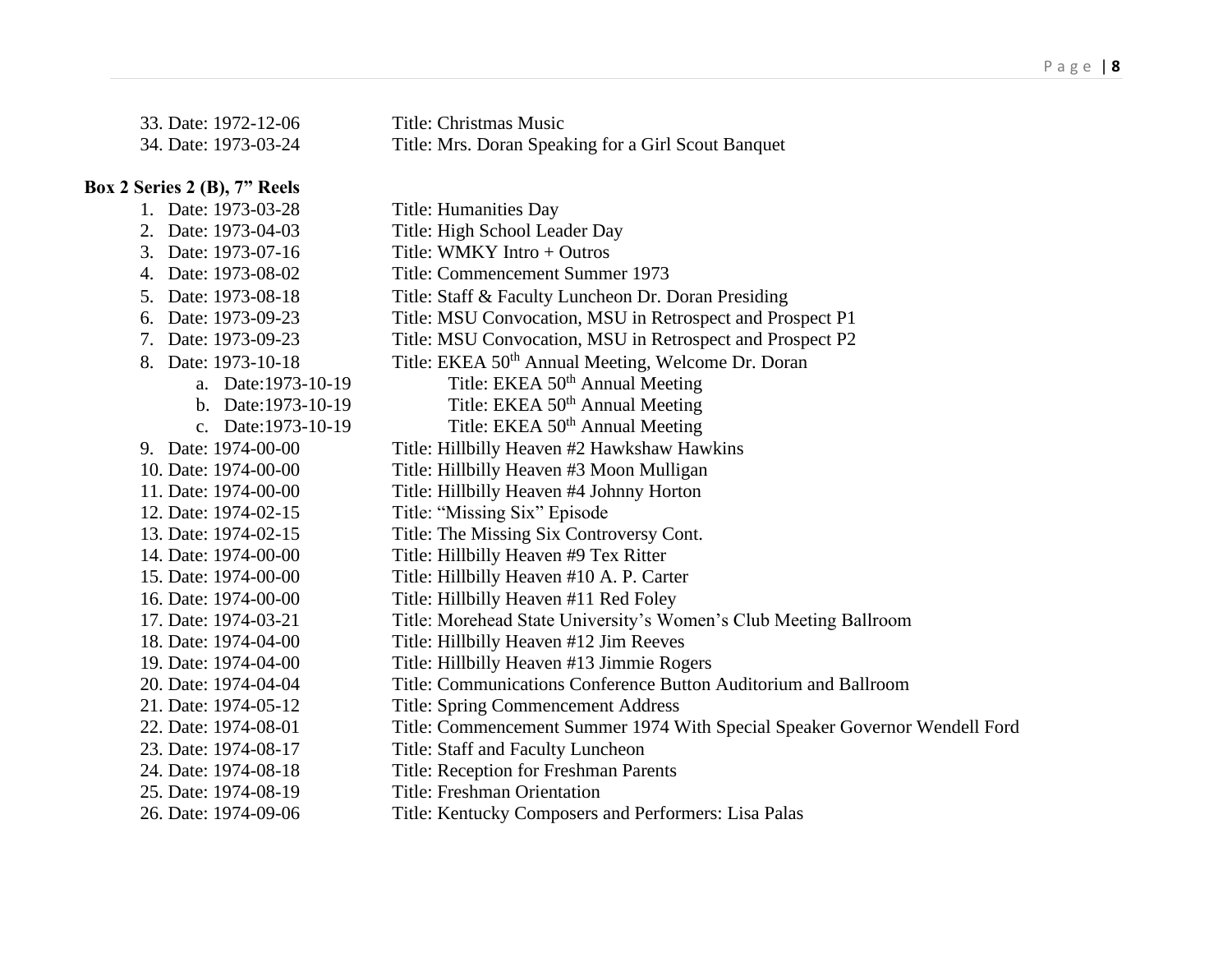| 27. Date: 1974-09-19           | Title: Division of Communications Faculty Meeting           |
|--------------------------------|-------------------------------------------------------------|
| 28. Date: 1974-09-20           | Title: Kentucky Composers and Performers: Glen Fulbright    |
| 29. Date: 1974-10-03           | Title: Industrial Ground-Breaking                           |
| 30. Date: 1974-10-18           | Title: 51 <sup>st</sup> EKEA General Session                |
| 31. Date: 1974-10-25           | Title: Kentucky Composers and Performers: Roberta Webster   |
| 32. Date: 1974-10-26           | Title: Dedication Ceremony for Several Campus Buildings     |
| 33. Date: 1974-11-01           | Title: Kentucky Composers and Performers: Viola Severy      |
| 34. Date: 1974-11-01           | Title: Kentucky Composers and Performers: Karl Payne        |
|                                |                                                             |
| Box 3 Series $2(B)$ , 7" Reels |                                                             |
| 1. Date: 1974-11-22            | Title: Kentucky Composers and Performers: Alex Holland      |
| 2. Date: 1974-11-22            | Title: Interview Committee on Cities Part 1                 |
| a. Date: 1974-11-22            | Title: Interview Committee on Cities Part 2                 |
| b. Date: 1974-11-22            | Title: Interview Committee on Cities Part 3                 |
| 3. Date: 1974-00-00            | Title: Hillbilly Heaven #5 Jack Anglin                      |
| 4. Date: 1974-00-00            | Title: Hillbilly Heaven #6 Hank Williams                    |
| 5. Date: 1974-00-00            | Title: Hillbilly Heaven #7 String Bean                      |
| 6. Date: 1974-00-00            | Title: Hillbilly Heaven #8 Patsy Cline                      |
| 7. Date: 1974-12-06            | Title: Kentucky Composers and Performers: Frederick Mueller |
| 8. Date: 1975-00-00            | <b>Title: Miss MSU Music</b>                                |
| 9. Date: 1975-01-06            | <b>Title: Student Teachers Orientation</b>                  |
| 10. Date: 1975-03-24           | <b>Title: Cave Run Development Association</b>              |

- 
- 11. Date: 1975-04-03 Title: Woman's Club Installation
- 12. Date: 1975-05-09 Title: 52nd Annual Commencement
- 13. Date: 1975-05-09 Title: President's Luncheon
- 14. Date: 1975-06-13<br>15. Date: 1975-07-31<br>Title: Summer Commence
	- Title: Summer Commencement
- 16. Date: 1975-08-15 Title: Staff and Faculty Meeting
- 17. Date: 1975-10-10 Title: Candle Light Dinner
- 18. Date: 1975-10-16 Title: 52<sup>nd</sup> EKEA Conference
- 19. Date: 1975-10-29<br>
20. Date: 1975-11-01<br>
Title: Utility Tax Propo
- Title: Utility Tax Proposal
- 21. Date: 1975-11-03 Title: PMS Luncheon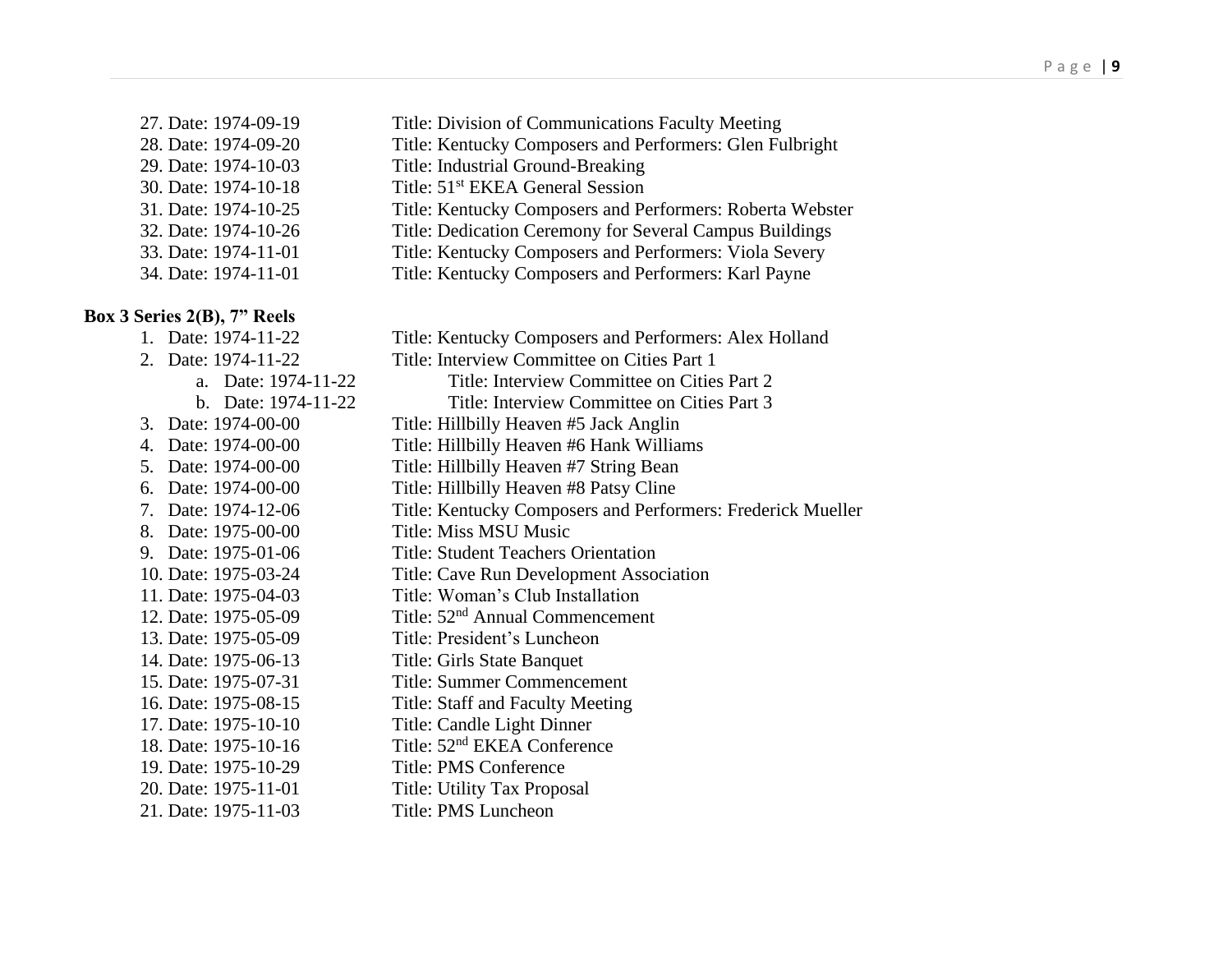| 22. Date: 1975-11-22 | Title: Legislators Day                                         |
|----------------------|----------------------------------------------------------------|
| 23. Date: 1976-03-03 | Title: Bert T Combs Interview                                  |
| 24. Date: 1976-03-30 | Title: FHA Regional Meeting                                    |
| 25. Date: 1976-04-07 | Title: Miss MSU Song Competition                               |
| 26. Date: 1976-04-22 | Title: Leadership Conference                                   |
| 27. Date: 1976-05-03 | Title: Adron Doran Announces his Retirement                    |
| 28. Date: 1976-00-00 | Title: Music Tape                                              |
| 29. Date: 1976-05-07 | Title: 53 <sup>rd</sup> Commencement Ceremony                  |
| 30. Date: 1976-08-18 | Title: Voices in Sports: Schalow on Italy Trip-Tommy Bell      |
| 31. Date: 1976-08-31 | Title: National Security Course 100-1: Gotsick on Aggression   |
| 32. Date: 1976-09-02 | Title: National Security Course 100-1: Captain Shirley Averitt |
| 33. Date: 1976-10-05 | Title: Governor's Tour                                         |

### **Box 4 Series 2(B), 7" Reels**

| 1. Date: 1976-10-06  | Title: Board of Regents Announce President Norfleet                  |
|----------------------|----------------------------------------------------------------------|
| 2. Date: 1976-10-15  | Title: EKEA Welcome Address and Keynote Speech                       |
| 3. Date: 1976-00-00  | Title: RAE Relation SFC Donaldson                                    |
| 4. Date: 1976-00-00  | Title: Bicentennial Interview Part 1                                 |
| 5. Date: 1977-01-25  | Title: M.S.U. Faculty Meeting                                        |
| 6. Date: 1977-02-10  | Title: Intro of Norfleet by Dean Crager                              |
| 7. Date: 1977-03-08  | Title: WMKY News Special The CIA                                     |
| 8. Date: 1977-03-23  | Title: Voices In Sports #79 MSU Baseball Lasorda Weatherby           |
| 9. Date: 1977-03-29  | Title: Noise Conference                                              |
| 10. Date: 1977-04-05 | Title: 10 <sup>th</sup> Anniversary MSU Women's Club                 |
| 11. Date: 1977-04-18 | Title: Concert and Lecture Series: B.F. Reed, Conservation of Energy |
| 12. Date: 1977-05-13 | <b>Title: Graduation Exercises MSU</b>                               |
| 13. Date: 1977-05-20 | Title: MSU-Miami Baseball Reel #3 Opponent Interview                 |
| 14. Date: 1977-05-20 | Title: MSU-Miami Baseball Reel #1                                    |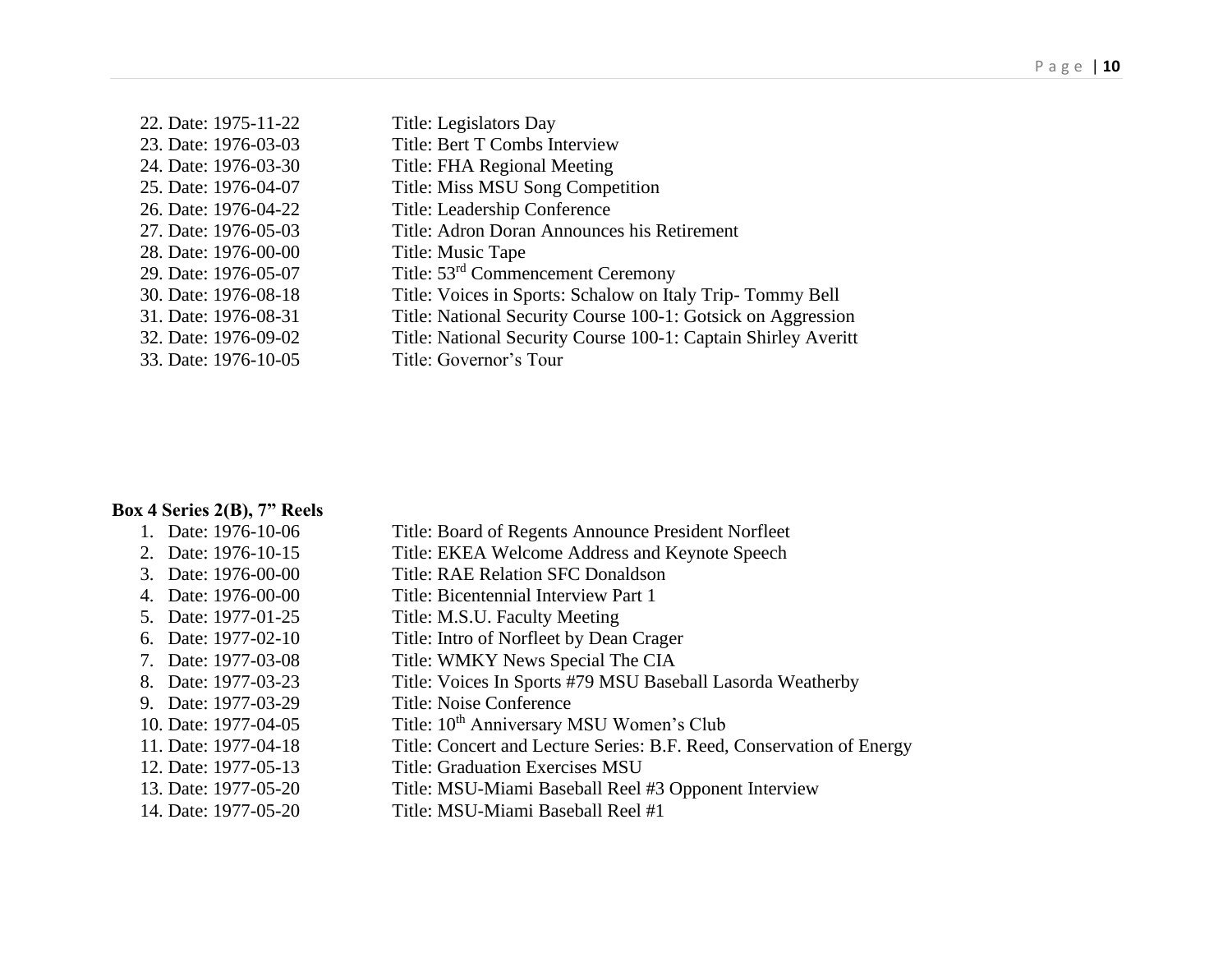| 15. Date: 1977-05-20 | Title: MSU-Miami Baseball Reel #4                                                   |
|----------------------|-------------------------------------------------------------------------------------|
| 16. Date: 1977-05-21 | Title: MSU In NCAA Baseball #2                                                      |
| 17. Date: 1977-06-29 | Title: Voices In Sports #90 Legion-Lemaster-Chaney-Fryman                           |
| 18. Date: 1977-07-06 | Title: Voices In Sports #91 Legion-Tobacco Chewing Feature Time                     |
| 19. Date: 1977-07-11 | Title: Pre-Registration- Dr. Norfleet                                               |
| 20. Date: 1977-07-21 | Title: Wolfe's Keep Reel #21                                                        |
| 21. Date: 1977-08-00 | <b>Title: Summer Graduation</b>                                                     |
| 22. Date: 1977-08-31 | Title: Recognition Day                                                              |
| 23. Date: 1977-09-13 | Title: National Security Course 100-1 Historical Impacts of Communism               |
| 24. Date: 1977-09-20 | Title: National Security Course 100-1 Adron Doran and Captain Mustin                |
| 25. Date: 1977-09-27 | Title: Jesse Stuart Speech During Inauguration Ceremonies                           |
| 26. Date: 1977-09-28 | Title: National Security Course 100-1 Brigadier General Robert Solomon Role of Army |
| 27. Date: 1977-09-29 | Title: Inaugural Banquet for Morris Norfleet                                        |
| 28. Date: 1977-09-00 | Title: BLANK                                                                        |
| 29. Date: 1977-09-29 | Title: Vincent Davis on the Diplomatic Failings of the Carter Administration        |
| a. Side II           | Date: 1977-10-04<br>Title: National Security Course 100-1 Women's Role In The Army  |
| 30. Date: 1977-09-30 | Title: Inaugural Luncheon For Morris Norfleet                                       |
| 31. Date: 1977-10-11 | Title: National Security Course 100-1 Argument Against Panama Canal Treaty          |
| 32. Date: 1977-10-20 | Title: National Security Course 100-1 Closing Ceremony                              |
| 33. Date: 1977-10-21 | Title: Interview With David E. Simey "Current American Foreign Policy"              |
| 34. Date: 1977-12-20 | Title: "A Christmas Carol"--- By Charles Dickens                                    |
| 35. Date: 1978-03-08 | Title: Founder's Day Groundbreaking Through Convocation                             |
| 36. Date: 1978-03-09 | Title: Gateway Annual Dinner 1 of 2                                                 |

### **Box 5 Series 2(B), 7" Reels**

| 1. Date: 1978-03-09 | Title: Gateway Annual Dinner 2 of 2                      |
|---------------------|----------------------------------------------------------|
| 2. Date: 1978-03-23 | Title: Bill Monroe (no.2)                                |
| 3. Date: 1978-03-24 | Title: Morehead Sewage System Ground Breaking Ceremony   |
| 4. Date: 1978-03-28 | Title: Crosstalk with MSU President Morris Norfleet      |
| 5. Date: 1978-03-30 | Title: Wolfe Keep Reel Seven                             |
| 6. Date: 1978-05-01 | Title: 1978 CPB Local Award Winner "Arson is a Business" |
| 7. Date: 1978-05-10 | Title: Wolfe Keep Reel Twenty-Seven                      |
| 8. Date: 1978-05-12 | Title: MSU Spring Commencement                           |
|                     |                                                          |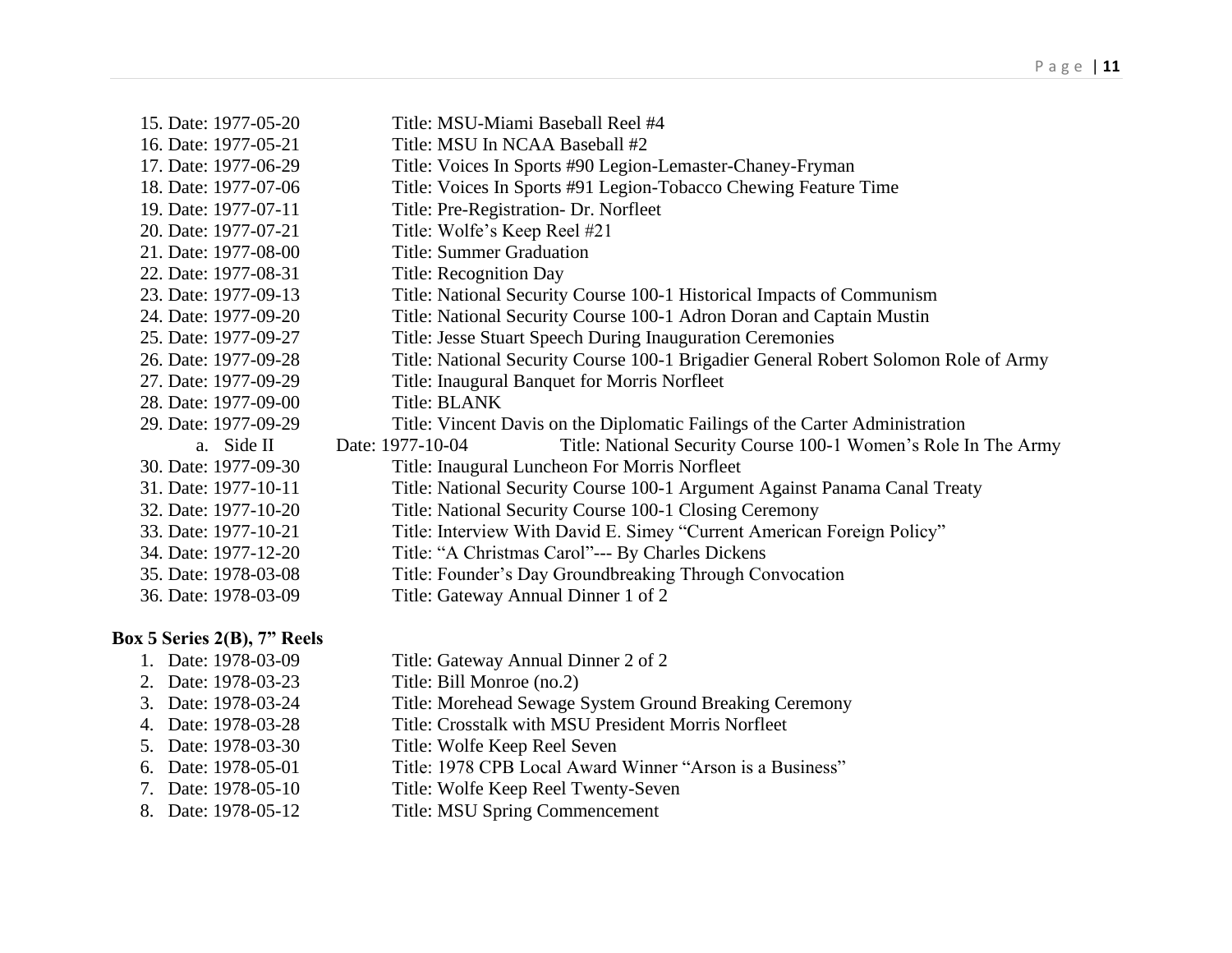| 9. Date: 1978-05-00  | Title: Jamming to White Tape                                              |
|----------------------|---------------------------------------------------------------------------|
| 10. Date: 1978-06-19 | Title: New Day, Philip Conn on Appalachian Dev. Center                    |
| 11. Date: 1978-06-19 | Title: Appalachian Conference Opening Speeches-- 1-PM Tape 1              |
| 12. Date: 1978-06-19 | Title: Appalachian Conference Opening Speeches-- 1-PM Tape 2              |
| 13. Date: 1978-06-19 | Title: Appalachian Conference Mc Brayer Speech -- 8-PM                    |
| 14. Date: 1978-06-20 | Title: Appalachian Conference Albers Speech -- 1-PM                       |
| 15. Date: 1978-06-20 | Title: ADC Wilburn Pratt ARC Commissioner                                 |
| 16. Date: 1978-06-20 | Title: Appalachian Conference Mercure Speech -- 8_pm                      |
| 17. Date: 1978-06-21 | Title: Appalachian Conference Closing Speeches - 9-AM Tape 1 of 4         |
| 18. Date: 1978-06-21 | Title: Appalachian Conference closing speeches -- 9-AM Tape 2 of 4        |
| 19. Date: 1978-06-21 | Title: Appalachian Conference Closing Speeches 9-AM Tape 3 of 4           |
| 20. Date: 1978-06-21 | Title: Appalachian Conference Closing Speeches 9-am Tape 4 of 4           |
| 21. Date: 1978-07-05 | Title: Voices in Sports 7:30 PM                                           |
| 22. Date: 1978-08-04 | <b>Title: Summer Commencement Ceremony</b>                                |
| 23. Date: 1978-08-18 | Title: Staff & Faculty Meeting School Opening                             |
| 24. Date: 1978-08-29 | Title: Aggression of Man Dr. Gotsick                                      |
| a. Date: 1978-08-31  | Title: International Implenation of Seno-Soviet Relations Dr. Dreyer      |
| 25. Date: 1978-09-05 | Title: Historical Impact of Communism Dr. Back                            |
| a. Date: 1978-09-07  | Title: U.S. Air Force Capabilities in 1980 BG Philips                     |
| 26. Date: 1978-09-14 | Title: Roles of US. Marine Corps in National Power                        |
| a. Date: 1978-10-02  | Title: Latin America Dr. Delaney                                          |
| 27. Date: 1978-09-19 | Title: National Security, Resource and International Dependence Dr. Pryor |
| a. Date: 1978-10-03  | Title: The ERA and the Dep. of Defense DOD                                |
| 28. Date: 1978-09-28 | Title: U.S. Policies in Defense                                           |
| a. Date: 1978-10-05  | Title: CIA                                                                |
| 29. Date: 1978-10-18 | Title: Srappauc Meeting Music                                             |
| 30. Date: 1978-10-21 | Title: Dedication of Julian M. Carroll Library Tower                      |
| 31. Date: 1978-11-27 | Title: MSU At Marshall Football Tape 3 of 3                               |
| 32. Date: 1978-12-18 | Title: Prologue to Romeo and Juliet                                       |
| 33. Date: 1978-12-18 | Title: Prologues to Shakespeare Measure for Measure                       |
| 34. Date: 1978-12-18 | Title: Shakespeare Prologues As You Like It                               |
| 35. Date: 1978-12-18 | Title: Prologue to Richard II                                             |
| 36. Date: 1979-00-00 | Title: OVC Press Fill 1979                                                |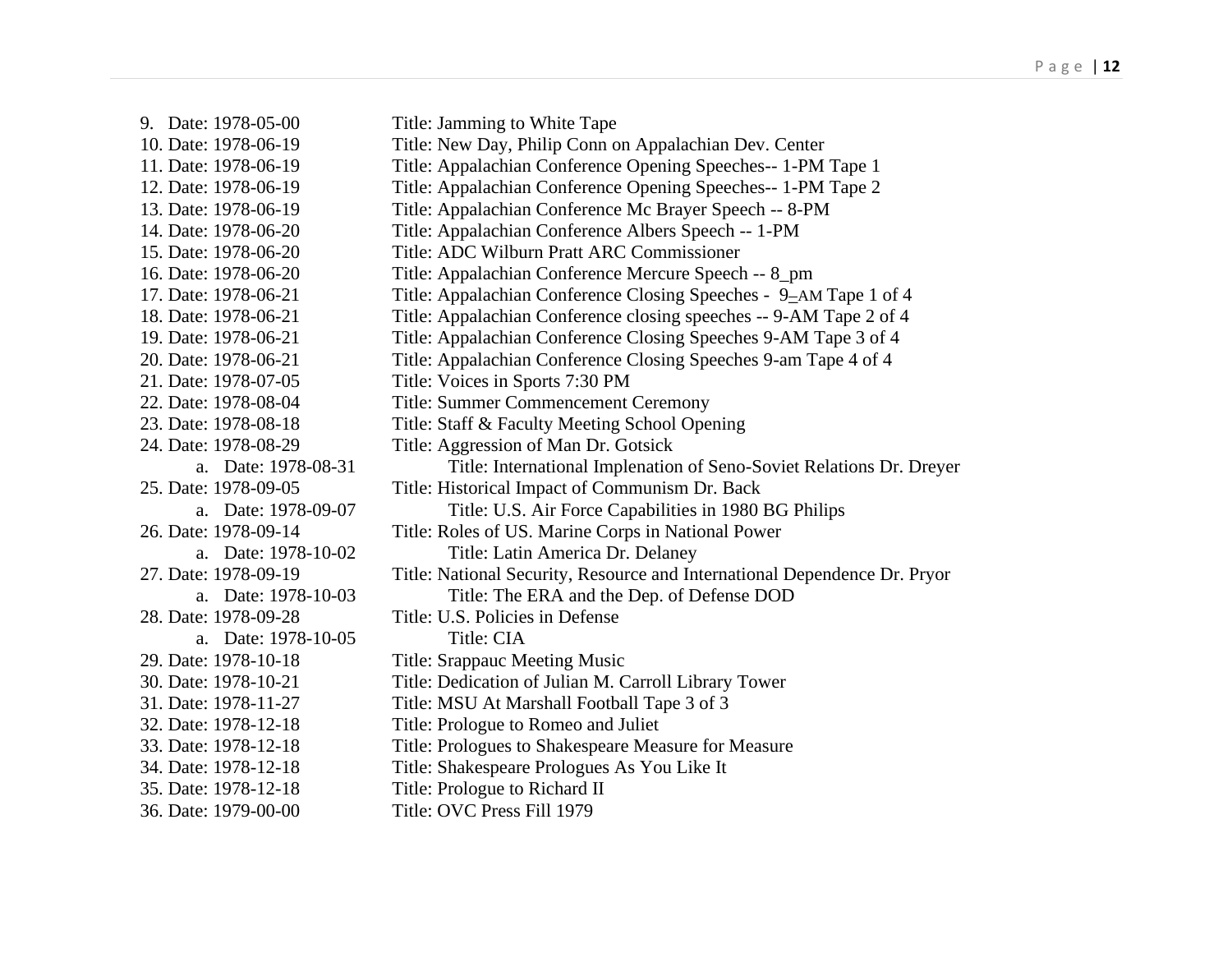### **Box 6 Series 2(B), 7" Reels**

| 1. Date: 1979-02-05    | Title: Prologues to Shakespeare                                                  |
|------------------------|----------------------------------------------------------------------------------|
| 2. Date: 1979-03-03    | Title: Lady Eagles in KWIC Finals Part 1                                         |
| Date: 1979-03-03<br>3. | Title: Lady Eagles in KWIC Finals Part 3                                         |
| Date: 1979-03-07<br>4. | Title: Unfinished Business: Judge/Executive W.C. Flannery                        |
| Date: 1979-03-08<br>5. | Title: Bill Monroe NBC Meet the Press                                            |
| Date: 1979-03-13<br>6. | Title: Unfinished Business: Superintendent John Brock                            |
| 7. Date: 1979-03-26    | Title: The Scarlet Letter by Nathaniel Hawthorne Part 1                          |
| 8. Date: 1979-03-26    | Title: The Scarlet Letter by Nathaniel Hawthorne Part 2                          |
| 9. Date: 1979-03-26    | Title: The Scarlet Letter by Nathaniel Hawthorne Part 3                          |
| 10. Date: 1979-03-26   | Title: The Scarlet Letter by Nathaniel Hawthorne Part 4                          |
| 11. Date: 1979-03-26   | Title: The Scarlet Letter by Nathaniel Hawthorne Part 5                          |
| 12. Date: 1979-03-26   | Title: The Scarlet Letter by Nathaniel Hawthorne Part 6                          |
| 13. Date: 1979-03-26   | Title: The Scarlet Letter by Nathaniel Hawthorne Part 7                          |
| 14. Date: 1979-03-26   | Title: The Scarlet Letter by Nathaniel Hawthorne Part 8                          |
| 15. Date: 1979-03-26   | Title: The Scarlet Letter by Nathaniel Hawthorne Part 9                          |
| 16. Date: 1979-03-26   | Title: The Scarlet Letter by Nathaniel Hawthorne Part 10                         |
| 17. Date: 1979-03-26   | Title: The Scarlet Letter by Nathaniel Hawthorne Part 11                         |
| 18. Date: 1979-03-26   | Title: The Scarlet Letter by Nathaniel Hawthorne Part 12                         |
| 19. Date: 1979-03-26   | Title: The Scarlet Letter by Nathaniel Hawthorne Part 13                         |
| 20. Date: 1979-03-26   | Title: The Scarlet Letter by Nathaniel Hawthorne Part 14                         |
| 21. Date: 1979-03-26   | Title: The Scarlet Letter by Nathaniel Hawthorne Part 15                         |
| 22. Date: 1979-03-26   | Title: The Scarlet Letter by Nathaniel Hawthorne Part 16                         |
| 23. Date: 1979-03-26   | Title: The Scarlet Letter by Nathaniel Hawthorne Part 17                         |
| 24. Date: 1979-03-26   | Title: The Scarlet Letter by Nathaniel Hawthorne Part 18                         |
| 25. Date: 1979-03-26   | Title: The Scarlet Letter Commentaries Part 1                                    |
| 26. Date: 1979-03-26   | Title: The Scarlet Letter Commentaries Part 2                                    |
| 27. Date: 1979-03-26   | Title: The Scarlet Letter Commentaries Part 3                                    |
| 28. Date: 1979-03-26   | Title: The Scarlet Letter Commentaries Part 4                                    |
| 29. Date: 1979-03-27   | Title: Unfinished Business: Reuel Buchanan Director, Morehead Tourism Commission |
| 30. Date: 1979-05-01   | Title: Unfinished Business: Jim Templeton Exec. Dir., Gadd                       |
| 31. Date: 1979-05-02   | Title: Retirement Dinner for Multiple Retirees                                   |
|                        |                                                                                  |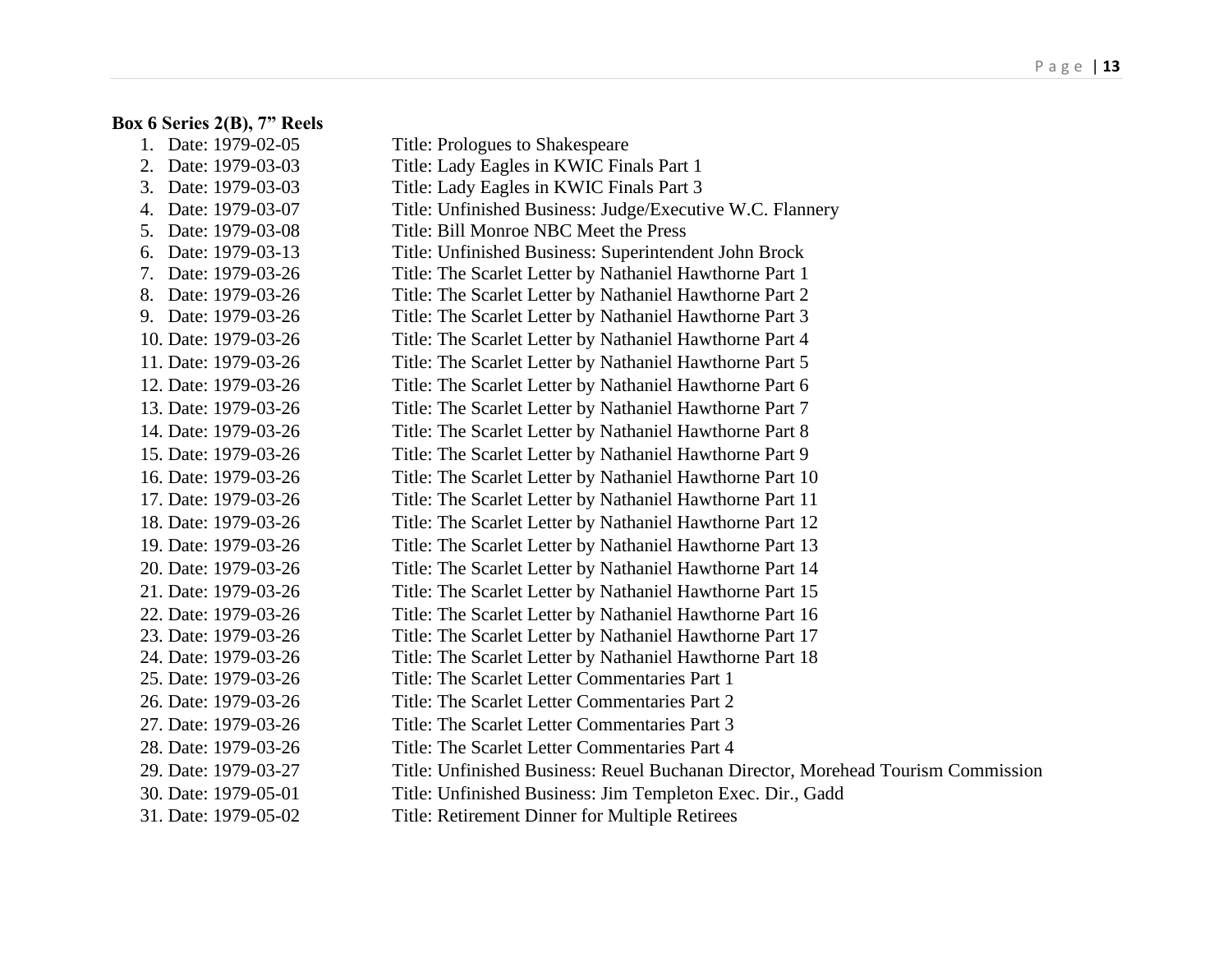| 32. Date: 1979-05-03               | Title: Press Conference: Phill Simms Drafted by Giants                       |
|------------------------------------|------------------------------------------------------------------------------|
| 33. Date: 1979-05-08               | Title: Spring Commencement 1979                                              |
| 34. Date: 1979-05-15               | Title: Unfinished Business: James Gifford, Appalachian Development Center    |
| 35. Date: 1979-06-06               | Title: Unfinished Business: Charlie Crail, Daniel Boone National Forest      |
| 36. Date: 1979-06-12               | Title: Golden Records #3                                                     |
| 37. Date: 1979-06-13               | Title: Unfinished Business: Magistrate Paul Ousley, Rowan Fiscal Court       |
| 38. Date: 1979-06-21               | Title: Unfinished Business: Adrian Razor Rowan County Extension Agent        |
|                                    |                                                                              |
| <b>Box 7 Series 2(B), 7" Reels</b> |                                                                              |
| 1. Date: 1979-06-25                | Title: Unfinished Business: Bill Draper Cave Run Comprehensive Care Center   |
| 2. Date: 1979-06-28                | Title: Unfinished Business: Don Young M/RC Disaster & Emergency Services     |
| 3. Date: 1979-07-10                | Title: Unfinished Business: Forrest Roberts Northeast KY Legal Services      |
| 4. Date: 1979-07-17                | Title: Unfinished Business: Dave Evans Morehead City Administrator           |
| 5. Date: 1979-07-23                | Title: Unfinished Business: Jim Gifford Appalachian Development Center       |
| 6. Date: 1979-07-30                | Title: Unfinished Business: A Look at the Supreme Court with Rick Oliver     |
| 7. Date: 1979-07-30                | Title: Golden Records #11                                                    |
| 8. Date: 1979-07-30                | Title: Golden Records #12                                                    |
| 9. Date: 1979-07-30                | Title: Golden Records #13                                                    |
| 10. Date: 1979-07-30               | Title: Golden Records #14                                                    |
| 11. Date: 1979-08-03               | Title: Summer Commencement 1979                                              |
| 12. Date: 1979-08-03               | Title: Unfinished Business: Senator Walter Huddleston                        |
| 13. Date: 1979-08-06               | Title: Golden Records #5                                                     |
| 14. Date: 1979-08-06               | Title: Golden Records #6                                                     |
| 15. Date: 1979-08-06               | Title: Golden Records #7                                                     |
| 16. Date: 1979-08-06               | Title: Golden Records #8                                                     |
| 17. Date: 1979-08-06               | Title: Golden Records #9                                                     |
| 18. Date: 1979-08-06               | Title: Golden Records #10                                                    |
| 19. Date: 1979-08-07               | Title: Golden Records #15                                                    |
| 20. Date: 1979-08-07               | Title: Golden Records #16                                                    |
| 21. Date: 1979-08-07               | Title: Golden Records #17                                                    |
| 22. Date: 1979-08-07               | Title: Golden Records #18                                                    |
| 23. Date: 1979-08-07               | Title: Golden Records #19                                                    |
| 24. Date: 1979-08-14               | Title: Unfinished Business: Teenage Pregnancy Richard Stacy and Linda McNabb |
|                                    |                                                                              |